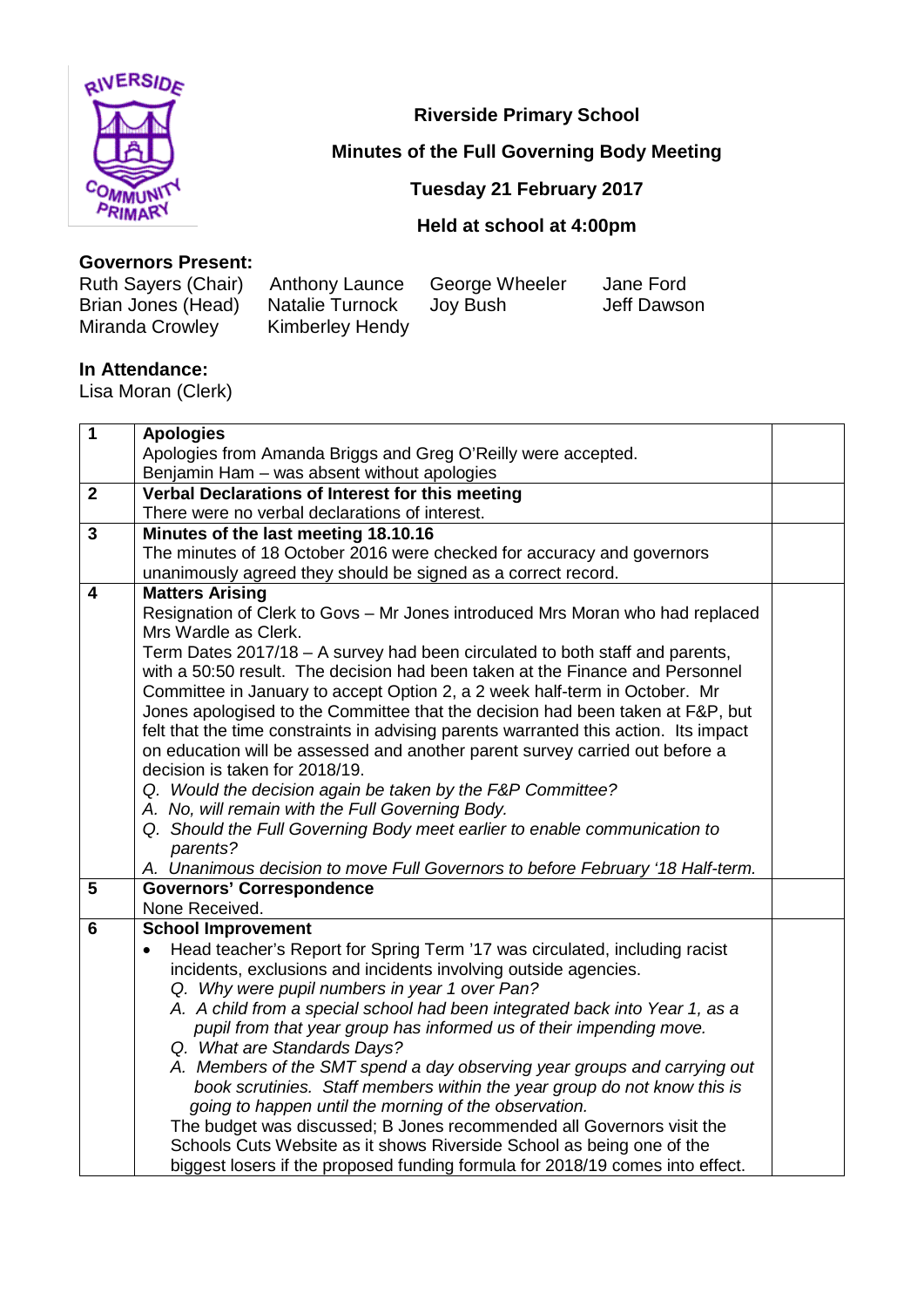|   | Brian had written to the school's local MP and had received a reply confirming                                     |  |  |
|---|--------------------------------------------------------------------------------------------------------------------|--|--|
|   | he was aware of the situation. Brian encouraged all Governors to also write to                                     |  |  |
|   | the local MP, Johnny Mercer, voicing their concerns - his address is available                                     |  |  |
|   | online.                                                                                                            |  |  |
|   | Q. Has the MP ever visited our school, if not, should we invite him?                                               |  |  |
|   | A. Yes, a very short visit was made, but he was not here long enough to get                                        |  |  |
|   | an understanding of our pupils and the school's ethos. Governor's should                                           |  |  |
|   | consider inviting him to a Governor's meeting                                                                      |  |  |
|   | Q. Is any indication given as to why we have lost so much funding?                                                 |  |  |
|   | A. The main probability is how heavily funded we are at the moment due to                                          |  |  |
|   | being in a largely deprived area. Funding in the future is to be spread                                            |  |  |
|   | more equally between all schools.                                                                                  |  |  |
|   |                                                                                                                    |  |  |
|   | Governors' Visit to School - 24 visits had been made to school between<br>$\bullet$                                |  |  |
|   | October '16 and January '17. The Chair encouraged all governors to visit                                           |  |  |
|   | school whenever possible and to engage with their linked year groups.                                              |  |  |
|   | Governor Training - 4 Governors had attended Understanding Pupil Progress                                          |  |  |
|   | Data training, held at the school by Mr Yuill.                                                                     |  |  |
|   | Q. Can School staff be released in the working day to attend governing                                             |  |  |
|   | training.                                                                                                          |  |  |
|   | A. Yes - All Governors are encouraged to attend any training they feel would                                       |  |  |
|   | benefit them in their role.                                                                                        |  |  |
|   | Clerks Updates - Chair & Clerks Update attended 08.02.17 and main points                                           |  |  |
|   | were passed to Governors:- Changes to way Ofsted Inspections are carried                                           |  |  |
|   | out with Ofsted Inspectors (OI) now leading short inspections of good schools.                                     |  |  |
|   | A new Governance Handbook, Governors Competency Framework and a                                                    |  |  |
|   | document regarding online safety in schools are available on the DFE website.                                      |  |  |
|   | Discussion regarding pupil safety prompted the following question:-                                                |  |  |
|   | Q. If a Parent Governor is approached by concerned parents regarding the                                           |  |  |
|   | safety of pupils at Riverside, how should they respond?                                                            |  |  |
|   | A. Reassure parent that the school has rigorous systems in place to keep our                                       |  |  |
|   | children safe. DBS checks are carried out on all staff who have contact                                            |  |  |
|   | with children in school. We cannot stop parents coming onto site through                                           |  |  |
|   | 'hearsay' but all relevant people are kept aware of any concerns and we                                            |  |  |
|   | have close contacts with the police. Please direct to the Head or Assistant                                        |  |  |
|   | Head Teachers if they have further concerns.                                                                       |  |  |
| 7 | <b>School Inspection by SIP</b>                                                                                    |  |  |
|   | Our School Improvement Partner, Alison Cogher, is a trained Ofsted inspector                                       |  |  |
|   | and recently visited to carry out a review based on our recent Inspection                                          |  |  |
|   | Dashboard. Her findings were extremely positive and she was confident a good                                       |  |  |
|   | standard would be achieved when inspection took place. The SMT have                                                |  |  |
|   | produced an action list to rectify any negative points raised. A copy of the                                       |  |  |
|   | dashboard listing the strengths and weaknesses of the school was distributed for                                   |  |  |
|   | perusal.                                                                                                           |  |  |
|   |                                                                                                                    |  |  |
|   | Q. The weaknesses are all based in KS1, why is this and have interventions been<br>put into place to rectify this? |  |  |
|   |                                                                                                                    |  |  |
|   | A. Most of our children enter Foundation at below national average levels, with                                    |  |  |
|   | some still a little low, but most at expected levels by the time they leave KS1.                                   |  |  |
|   | When completing KS2 most are above the national level, showing consistent                                          |  |  |
|   | progress is being attained through school. Interventions are put in place to                                       |  |  |
|   | assist less able pupils.                                                                                           |  |  |
|   | Q. Is the new homework format working?                                                                             |  |  |
|   | A. Definitely, children and parents are enjoying learning together and pupils are                                  |  |  |
|   | being given different experiences to those in class. Homework displays to                                          |  |  |
|   | parents have been very well attended and parents are very positive,                                                |  |  |
|   | commenting that their children are given more choice and it helps with conflict                                    |  |  |
|   | at home.                                                                                                           |  |  |
|   |                                                                                                                    |  |  |
|   |                                                                                                                    |  |  |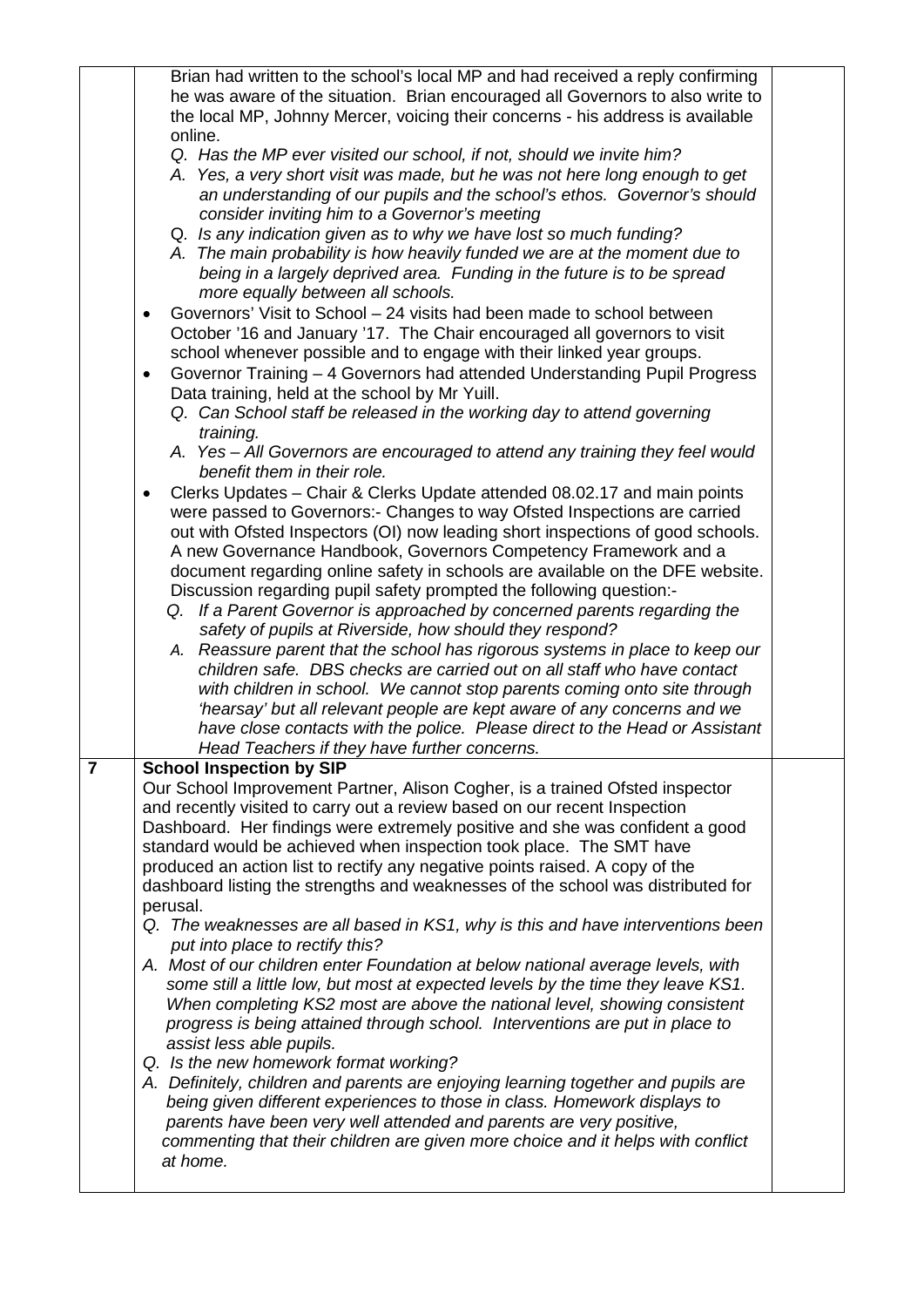| 8  | <b>MAT Update</b>                                                                                                                                                |  |  |
|----|------------------------------------------------------------------------------------------------------------------------------------------------------------------|--|--|
|    | The Head Teacher and Chair had met with the CEO of the Horizon Academy and                                                                                       |  |  |
|    | had put a list of questions to him (circulated). It was a very positive meeting and                                                                              |  |  |
|    | both came away feeling that joining Horizon would have the least impact on our                                                                                   |  |  |
|    | pupils and staff. All Governors agreed that from presentations received, Horizon's                                                                               |  |  |
|    | had the most impact.                                                                                                                                             |  |  |
|    | Q. Do we have to join a MAP?                                                                                                                                     |  |  |
|    | A. No, but we are one of only 14 schools in Plymouth who has not yet joined.                                                                                     |  |  |
|    | The LA is getting smaller and the charge for the services they still offer                                                                                       |  |  |
|    | are getting more expensive, which will have a financial impact on a budget                                                                                       |  |  |
|    | which is also getting tighter. At this present time there is a financial pull as                                                                                 |  |  |
|    | funding is provided to cover legal costs.                                                                                                                        |  |  |
|    | Q. Have any other schools been approached to join?                                                                                                               |  |  |
|    | A. Yes - Ford, Victoria Road and Plaistow Hill.                                                                                                                  |  |  |
|    | Q. If we joined Horizon and it was not big enough to survive in the future, could it                                                                             |  |  |
|    | be eaten up by another MAP.                                                                                                                                      |  |  |
|    | A. Yes, as Horizon we could join up to a larger MAP as there is no limit to the                                                                                  |  |  |
|    | size of a MAP which can include primary and secondary schools. We<br>would not be able to leave Horizon to join a bigger MAP independently.                      |  |  |
|    | Q. Would we have to change our school uniform / school logo.                                                                                                     |  |  |
|    | A. No - we would keep our own identity.                                                                                                                          |  |  |
|    | B Jones asked Governors to vote on completing the application form to start the                                                                                  |  |  |
|    | process of converting to academy status and to join Horizon, with a result of 9 for                                                                              |  |  |
|    | and 1 abstain. Application Process Approved.                                                                                                                     |  |  |
|    | Due to our PFI status, and our not owning the land or the school building, our                                                                                   |  |  |
|    | application could take longer than normal at between 6 months to a year.                                                                                         |  |  |
| 9  | <b>Policies</b>                                                                                                                                                  |  |  |
|    | Prevent Policy - No Change - Approved<br>$\bullet$                                                                                                               |  |  |
|    | Prevent Training for Governors is to be arranged shortly by Mr Yuill Details                                                                                     |  |  |
|    | will be sent out accordingly.                                                                                                                                    |  |  |
|    | School Admission Arrangements 2018/19 - Had been through consultation<br>٠                                                                                       |  |  |
|    | with PCC - No changes - Approved                                                                                                                                 |  |  |
| 10 | <b>Link Governor Report</b>                                                                                                                                      |  |  |
|    | Looked After Children (LAC) – Mrs Jane Ford met with the Head Teacher to better                                                                                  |  |  |
|    | understand policies and procedures relating to LAC. Last year the school had 3                                                                                   |  |  |
|    | looked after children, but they have since moved on and we have no LAC                                                                                           |  |  |
|    | registered with us. The school is very good at drawing down any available                                                                                        |  |  |
|    | funding for LAC, which enables us to offer robust support to any such children                                                                                   |  |  |
|    | entrusted to our care. PCC have a 'virtual head teacher' who acts as Head for all                                                                                |  |  |
|    | LAC across the city, and in spite of not currently having any LAC, B Jones                                                                                       |  |  |
|    | regularly attends meetings.<br>Q. What is a Looked After Child?                                                                                                  |  |  |
|    |                                                                                                                                                                  |  |  |
|    | A. Any child that is in Foster Care or has been adopted.                                                                                                         |  |  |
| 11 | <b>Committee Reports</b>                                                                                                                                         |  |  |
|    | Personnel and Finance - 11.10.16 & 17.01.17 - Antony Launce has been<br>$\bullet$                                                                                |  |  |
|    | appointed as Chair, with Miranda Crowley as Vice Chair. The 2016/17 budget                                                                                       |  |  |
|    | is currently showing a healthy carry forward of £97,932. Cover has been                                                                                          |  |  |
|    | arranged for teachers on or starting maternity leave; teachers' maternity costs<br>are now not de-delegated back to the LA and will have to be met by the school |  |  |
|    | from the 1 <sup>st</sup> April – Insurance will be used to cover this. The Head Teachers                                                                         |  |  |
|    | Performance Management had been carried out, and it was agreed he was                                                                                            |  |  |
|    | hitting all targets. A new Sabbatical Policy had been put to staff and had been                                                                                  |  |  |
|    | agreed. A donation of £700 towards the Finland Trip was agreed, this and any                                                                                     |  |  |
|    | other funding raised up to £5,000 will be matched by the Local Authority.                                                                                        |  |  |